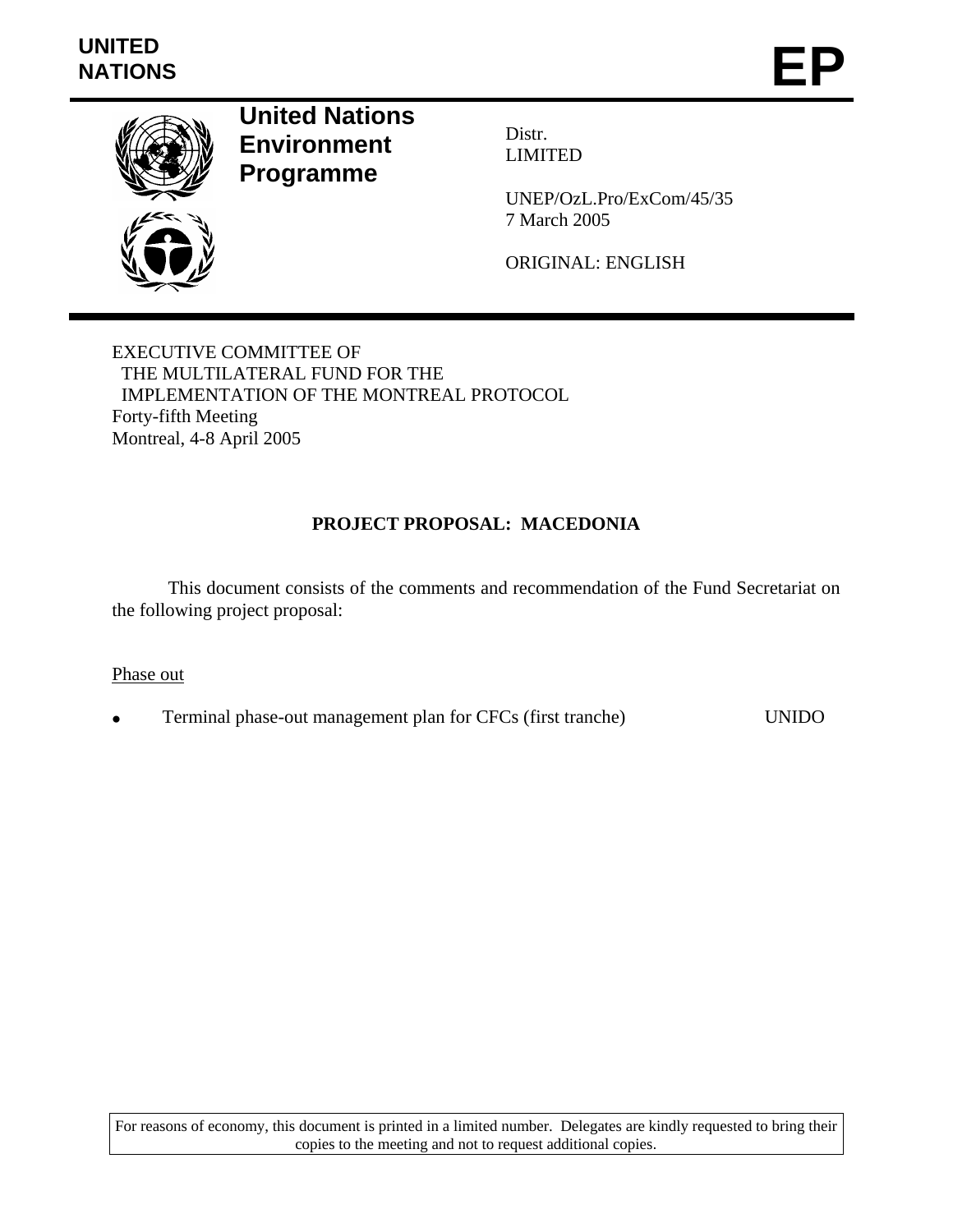## **PROJECT EVALUATION SHEET (MULTI-YEAR PROJECTS) MACEDONIA**

#### **PROJECT TITLE BILATERAL/IMPLEMENTING AGENCY**

Terminal phase-out management plan for CFCs (first tranche) UNIDO

**NATIONAL CO-ORDINATING AGENCY:** Ministry of Environment and Physical Planning

#### **LATEST REPORTED CONSUMPTION DATA FOR ODS ADDRESSED IN PROJECT A: ARTICLE-7 DATA (ODP tonnes, 2003, as of 12 February 2005)**

Annex A, Group I 49.34

### **B: COUNTRY PROGRAMME SECTORAL DATA (ODP tonnes, 2003**, **as of 1 March 2005)**

| <b>ODS</b> | $\sim$ $\sim$<br>$\mathbf{r}$<br>10n<br>$\sim$ $\sim$ $\sim$<br><b>TTCTT</b><br>. |
|------------|-----------------------------------------------------------------------------------|
| <b>CFC</b> | .                                                                                 |

**CFC consumption remaining eligible for funding (ODP tonnes)** 49.34

#### **CURRENT YEAR DRAFT BUSINESS PLAN:** Total funding US \$279,081: total phase-out 49.34 ODP tonnes

| <b>PROJECT DATA</b>                |                                               | 2004           | 2005           | 2006          | 2007  | 2008  | 2009                    | <b>Total</b>                 |
|------------------------------------|-----------------------------------------------|----------------|----------------|---------------|-------|-------|-------------------------|------------------------------|
|                                    | <b>Montreal Protocol limits</b>               | 492.53         |                | 246.26 246.26 | 73.88 | 73.88 | 73.88                   | n.a.                         |
| CFC-12 and                         | Annual consumption limit*                     | 49.34          | 25.0           | 15.0          | 10.0  | 5.0   |                         | n.a.                         |
| 115                                | Annual phase-out from ongoing projects        |                |                |               |       |       |                         | $\theta$                     |
| (ODP tonnes)                       | Annual phase-out newly addressed              | 24.34          | 10.0           | 5.0           | 5.0   | 5.0   |                         | 49.34                        |
|                                    | Annual unfunded phase out                     |                |                |               |       |       |                         |                              |
|                                    | TOTAL ODS CONSUMPTION TO BE PHASED OUT        | 24.34          | 10.0           | 5.0           | 5.0   | 5.0   | 0                       | 49.34                        |
|                                    | Total ODS consumption to be phased-in (HCFCs) |                |                |               |       |       |                         |                              |
|                                    | Project cost as originally submitted (US \$)  | L,             | 154,210 79,871 |               |       |       |                         | 15,000 15,000 15,000 279,081 |
| <b>Final Project costs (US \$)</b> |                                               |                |                |               |       |       |                         |                              |
|                                    | Funding for UNIDO (US \$)                     |                | 154,210 79,871 |               |       |       |                         | 15,000 15,000 15,000 279,081 |
|                                    | Total project funding                         | $\overline{a}$ | 154,210 79,871 |               |       |       |                         | 15,000 15,000 15,000 279,081 |
| <b>Final Support costs (US \$)</b> |                                               |                |                |               |       |       |                         |                              |
|                                    | Support cost for UNIDO (US \$)                |                | 11,566         | 5,990         | 1,125 | 1,125 | 1,125                   | 20,931                       |
|                                    | Total support cost (US \$)                    |                | 11,566         | 5,990         | 1,125 | 1,125 | 1,125                   | 20,931                       |
| (US \$)                            | TOTAL COST TO THE MULTILATERAL FUND           |                | 165,776 85,861 |               |       |       | 16, 125 16, 125 16, 125 | 300,012                      |
|                                    | Final project cost effectiveness (US \$/kg)   |                |                |               |       |       |                         | 5.66                         |

\*Established in compliance with Government import regulations (quota system in place); 2004: latest reported consumption

#### **FUNDING REQUEST: Approval in principle of total ODS phase-out, total project funding and total support costs, and approval of funding for first tranche (2005) as indicated above.**

|--|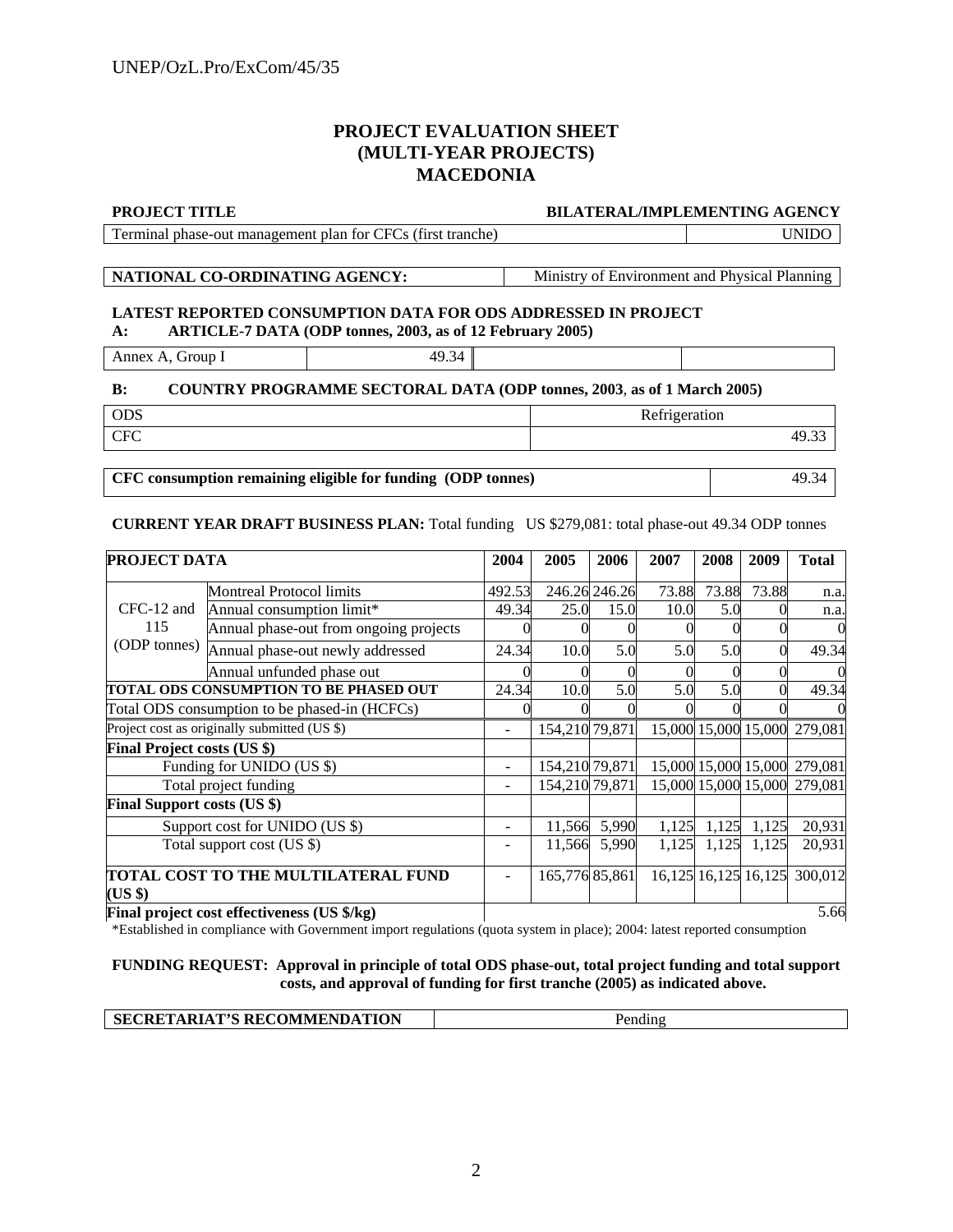# **PROJECT DESCRIPTION**

1. The Terminal CFC phase-out management plan (TPMP) was prepared by the Government of the Former Yugoslav Republic of Macedonia. It proposes a combination of investment and non-investment activities mainly in the refrigeration and air-conditioning service sector with a total funding request of US \$279,081, and will result in the complete phase out of the present CFC consumption of 49.34 ODP tonnes by 31 December 2008.

2. Import of substances that deplete the ozone layer is controlled through permits issued by the Ministry of Environment and Physical Planning. Gradual reduction of CFC imports aiming at zero imports by 31 December 2008 is foreseen through a quota system. The total consumption of CFCs in 2003 was 49.34 ODP tonnes. Macedonia has phased out already more than 90% of the baseline ODS consumption, the remaining challenge being to phase out CFCs in the servicing sector for refrigeration and air conditioning.

3. In accordance with the Refrigerant Management Plan from 1999, efforts have been focused on recovery and recycling of ODS through training and supply of equipment to 3 recycling centres and 109 service shops. In spite of this, Macedonia will have to take further actions to achieve the total phase out of CFCs. The project proposes to increase the amount of recovered and recycled refrigerants through suitable and more efficient equipment, permanent training of the service technicians and Customs officers and raising awareness among stakeholders and the public in general.

4. To facilitate the CFC phase-out, Macedonia proposes a number of measures, such as: further improvement of the training capability by further training for service technicians; training on retrofit possibilities and use of alternative refrigerants; improvement of refrigerant recovery through a reclamation scheme including training and provision of equipment; introduction of a sustainable education in vocational secondary schools for service technicians; and building up competence of technicians and confidence of end-users in retrofit.

5. The reuse of the existing CFC stock is foreseen to play an important role in the phase out of CFCs in Macedonia. The existence of a functioning reclamation system is seen as essential to reduce the current reluctance of many service technicians.

6. The Government of the Former Yugoslav Republic of Macedonia is requesting a grant of US \$279,081 from the Multilateral Fund to cover part of the cost for phasing out of all of the remaining 49.34 ODP tonnes of CFC consumption under this TPMP. The project duration will be five years, achieving the complete phase out at the end of the fourth year (2008).